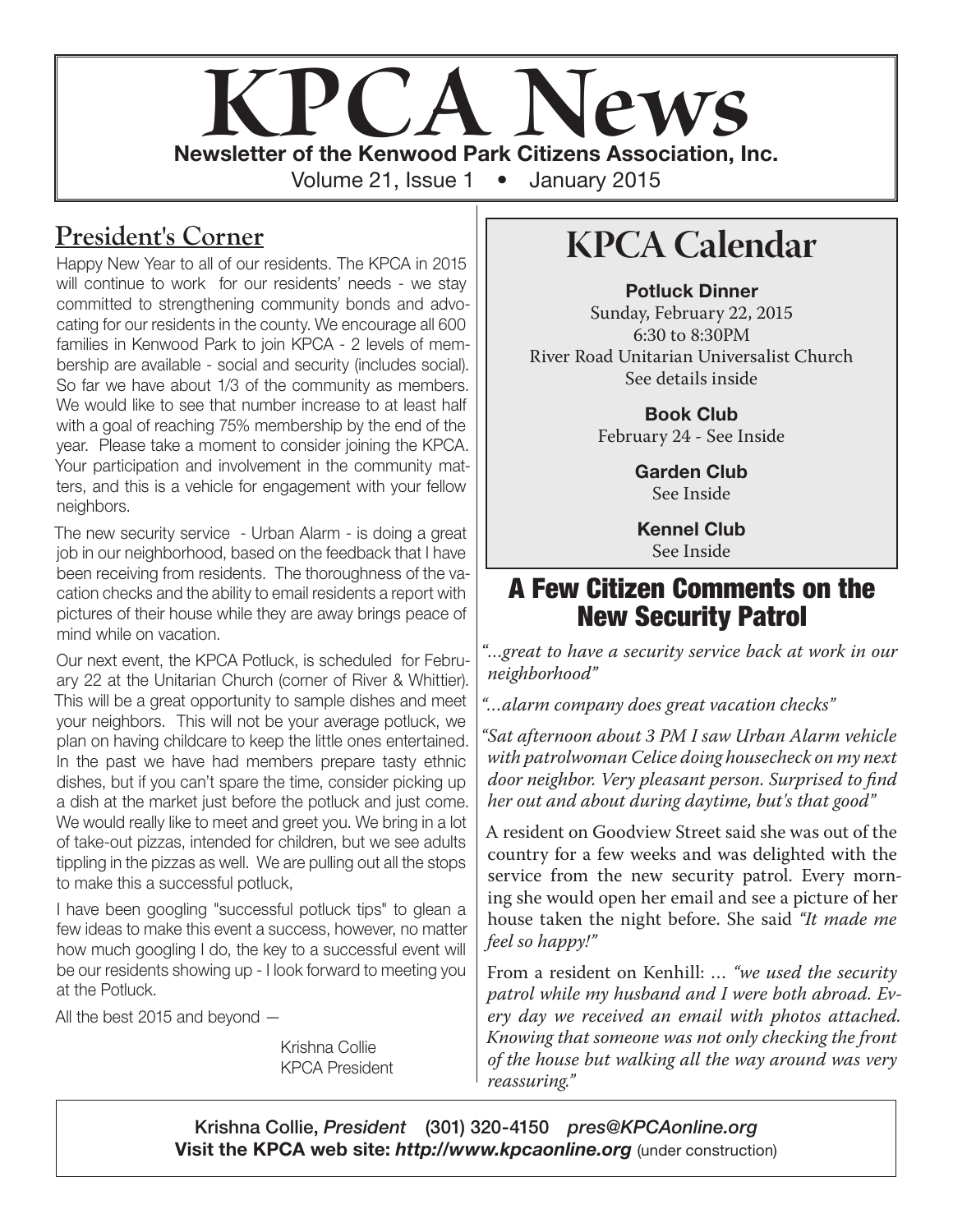# Security Patrol Update

The patrol is now circulating continuously through the streets of Kenwood Park overnight in a clearly marked vehicle. They will notify security members if they see open garage doors (but see special note on open garage doors below) or a problem. For vacation checks the company will do a walk-around of the house, more than once an evening if time permits, checking doors and windows, and placing mail and newspapers out of sight. If an email address has been provided, the patrol officer will send a report, with photos, to the house check requestor at the time of the house inspection. For those who don't wish to provide an email address, a print-out of the same report will be dropped off to the address the next day.

Any KPCA member who has paid for the patrol services can call **(202) 684 2500** for assistance. The company has informed us that calling that number activates a patrol hotline voice menu. The caller, upon submitting his or her zip code, can connect directly to the patrol car, or use the option to connect with a supervisor to schedule a vacation watch. Hence, the



only number a security member needs for either purpose is **(202) 684 2500**. This number is manned 24 hours a day, seven days a week. **PLEASE PROVIDE AT LEAST 24 HOUR'S NOTICE IF POSSIBLE TO REQUEST VACATION CHECKS.**

If you encounter any difficulty at all please contact our President at once, contact information on the masthead. We want to correct any glitches as fast as possible.

The Board members are receiving real-time email transmissions from Urban Alarm, reporting the time of appearance and departure of the patrol car daily (nightly), as well as incidents/events occurring in the community during patrol hours which the community should be aware of, and a summary of all house checks each night. The Board has been pleased with the surveillance which has been provided.

The Membership Form can be found on the first page of our web site at www.kpcaonline.org, or you can request it by email at *news@kpcaonline.org.*

#### Special Note Concerning Garage Doors

#### IF YOUR GARAGE DOOR IS FOUND OPEN AT NIGHT.

When our Security Patrol sees your garage door open at night, they record this in their log. The patrol phones the occupants, but doesn't phone after 11 PM because they have found that many people do not appreciate being awakened to be told about this. There may be small children in the house they don't want to be awakened. When the patrol calls the subscriber, they will offer to wait nearby while the person checks the garage and closes the door. This will also apply to open car trunks and windows, which they have also observed in our neighborhood.

We have added an Opt-In to the Membership Form found on our web site, kpcaonline.org. It reads:

If the Patrol sees your garage door open, do you want to be phoned after 11 PM?

Yes No

If you are a Security Patrol member already, and you

want to opt-in immediately, notify our news editor at news@kpcaonline.org, and your name, address, and phone number will be put on a list that the security patrol will keep.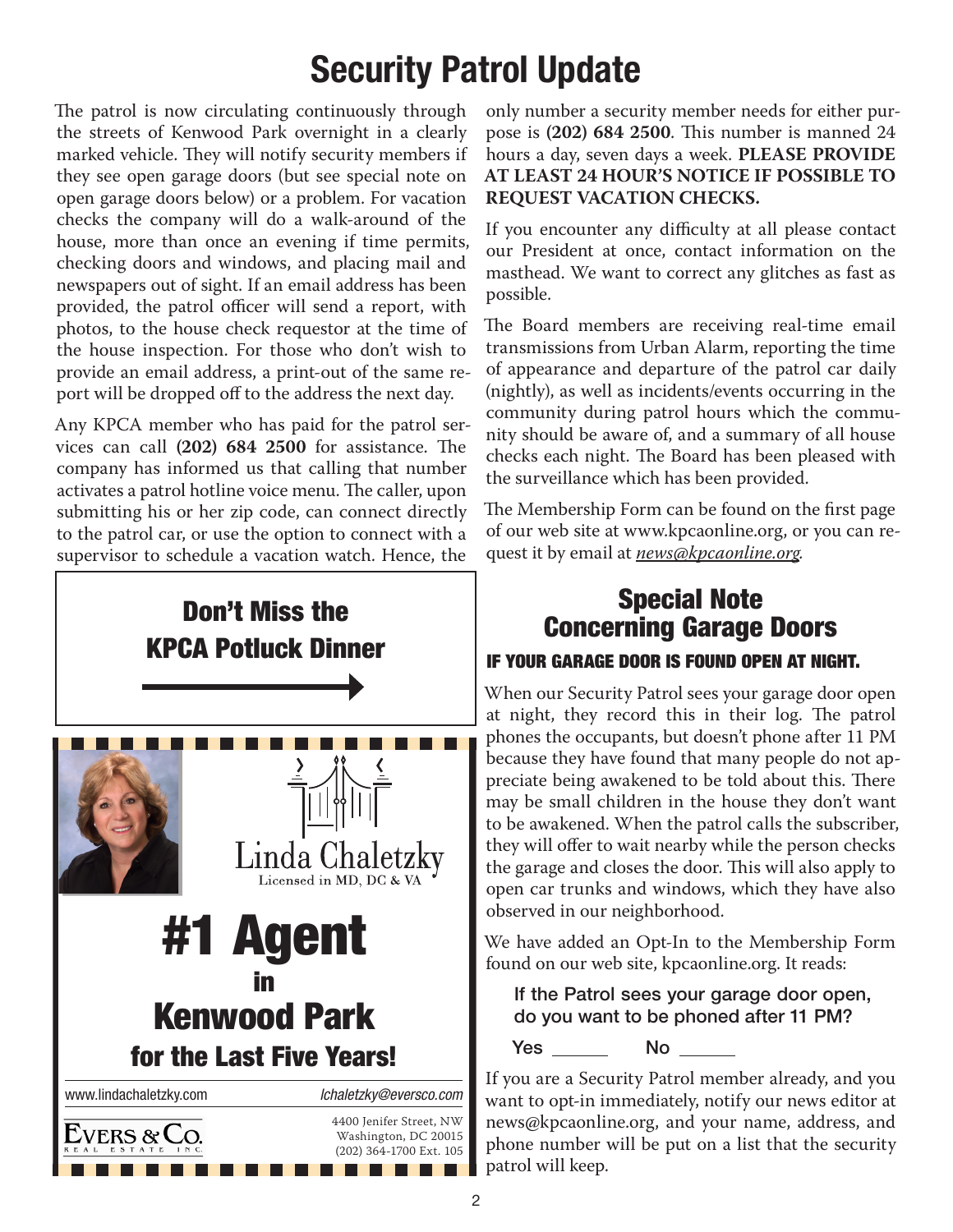# **KPCA** POT LUCK DINNER

# *Sunday, February 22, 2015* 6:30 to 8:30PM

River Road Unitarian Universalist Congregation (Corner of Whittier Boulevard and River Road)

> *Last name starting with:* A –D: Salads E – P: Main Course Q – Z: Fruit/Dessert

Please bring enough for 8 people. Drinks will be provided.

Important: RSVP number coming and number of small children to: Lucia Gregori (301) 263-0678 *lgregori@verizon.net*

We have such an international neighborhood that we get a nice assortment of international dishes to taste. Please put a card with the name of your dish and major ingredients.

We plan to have babysitters on site to keep the children occupied.

We realize that many residents have very full schedules and may not have time to prepare a dish. As our President states above, we would like to see you even if you only have time to pick up something at the market. In addition, we stock up on take-out pizza, allegedly for the children, but many of us enjoy a slice or two of the pizza. Nobody, but nobody, goes away hungry! And, you can come and go as your schedule requires.

Note: We will not have the facility to heat up food. People will have to bring the dishes hot or bring some kind of heating device.

We would appreciate volunteers to help in the preparation. Please contact Lucia.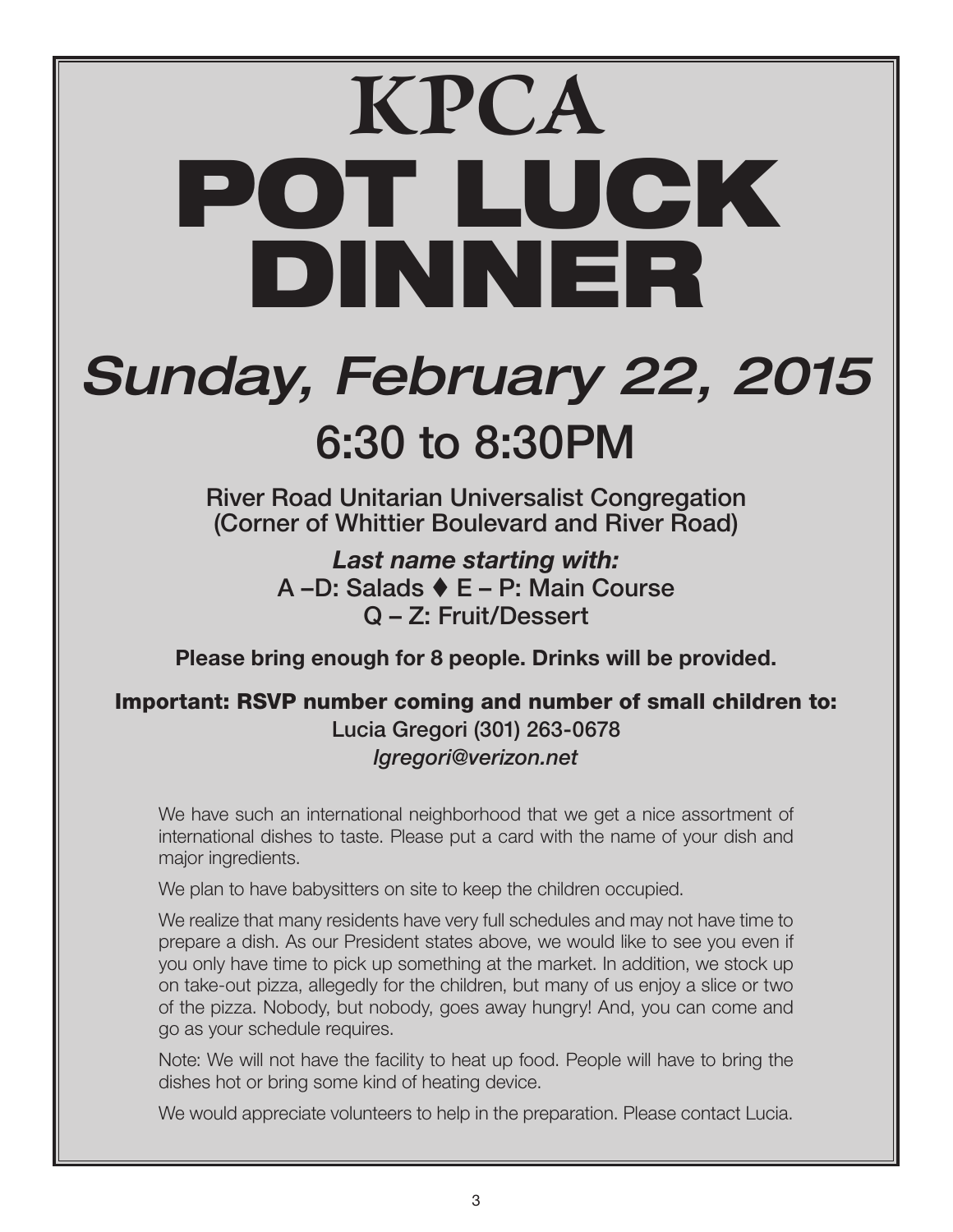# *The Real Estate World*

# **What Will 2015 Bring?**

According to MRIS, the area's multiple list system, prices in the Metro area are now within 2% of what they were at the area's market peak. Inside the beltway, we've been at the 2007 level for a while. (It was the wider area that experienced the greatest decline when the market skidded to a halt after 2007.) This development was helped by this past December's performance. Montgomery County and Northern Virginia showed an increase of 13.5% in dollar volume in sales over last December and DC saw a whopping 10.4% increase in price. Hopefully this is a bullish sign for 2015. Sellers can be confident that they aren't "leaving money on the table" from 2007 levels when they sell in today's market.

On top of all that, rates are at one of their lowest points in history. If you haven't refinanced in a while it may make sense to do so now. And if you or your children are thinking of buying, this is the time to do it – before the spring rush. Buyers can also be confident that they are buying when rates are the lowest and the rebound of the market demonstrates that it does come back after a tumble.

Kenwood Park has only one home currently active for sale. It has been on the market almost 3 months and had one price reduction. Currently it is priced at \$1,549,000. One new build is under contract. Everything else has sold. There are two homes for rent in the MRIS system, one for \$3500 and one for \$4300.

#### *Contributed by Linda Chaletzky lchaletzky@eversco.com*

,,,,,,,,,,,,,,,,,,,,

\*Statistics are taken from the Metropolitan Regional Information System for three areas: Washington, D.C., Montgomery County, Maryland, and Fairfax County, Arlington, Alexandria, and Falls Church in Virginia.

#### Montgomery County Police Offer for You

We have a police community service officer with the 2nd district, who, among other assigned duties, will visit any home and offer professional advice on making a home more safe and secure. This can be scheduled by calling Officer Oliver M. Janney, the Community Service Officer, with office at 2nd District Headquarters, 7359 Wisconsin Ave. Bethesda, 20814, and phone 240-773-6728.

The Commander of the 2nd District has stated in his citizen-advisory meetings, and in a letter to KPCA that, from his experience, the presence of a neighborhood security service has a deterrent effect on crime in that neighborhood, and that the police welcome the presence of such a service.

#### **Peter Dressner - PC Repair Specialist**

 **MS Windows, Apple OS X, Linux Serving Bethesda Inside Beltway + Adjacent Neighborhoods**

Networking, Virus Removal, PC Problem Resolution Data Recovery and Data Backup, Parental Controls New PC Setup and Data Transfer, Pre-Purchase Advice

Located in Kenwood Park, Bethesda Flexible Hours (24/7) Email: bethesdapcrepair@gmail.com Tel: 301-718-1088 2e 32 Blog: bethesdapcrepair.wordpress.com

# Neighborhood Services Available

#### Baby Sitters L. Sorcher (Certified) (301) 229-2328 C. Goldman (301) 320-1582 Michelle Dressner (301) 652-5453 Katie Choppin (certified) (301) 229-9139 Carly Choppin (certified) (301) 229-9139 Anne Charpentier (certified) (301) 320-4310 Bailey and Hannah (sisters, H.S. students, both CPR cert., Children's Hospital, babysitting cert. (301) 312-8606 Ally (Alexandra) Turco (CPR cert. Amer. Red Cross First Aid cert. (240) 620-5775 Dana Vazquez (senior at Whitman) (301) 910-3262 Red Cross First Aid and CPR cert. Native Spanish speaker from Argentina

#### Leaf Rakers, Snowshovelers, Odd Jobs

Isaac Bacon (Whitman HS student) is offering to do snow shoveling, firewood delivery, and any other odd job *IsaacBacon43@gmail.com* (240) 507-8075 Amber White (301) 588-6474

(*apamberpower@gmail.com* (loving and reliable dog walker) Alex (10th grader at French Int'l School)

(202) 413-1193 or *acpiot@gmail.com*

#### GET LISTED HERE FREE:

Leave name and phone number with Editor, Edward Elson, at (301) 320-2837 or email *news@kpcaonline.org*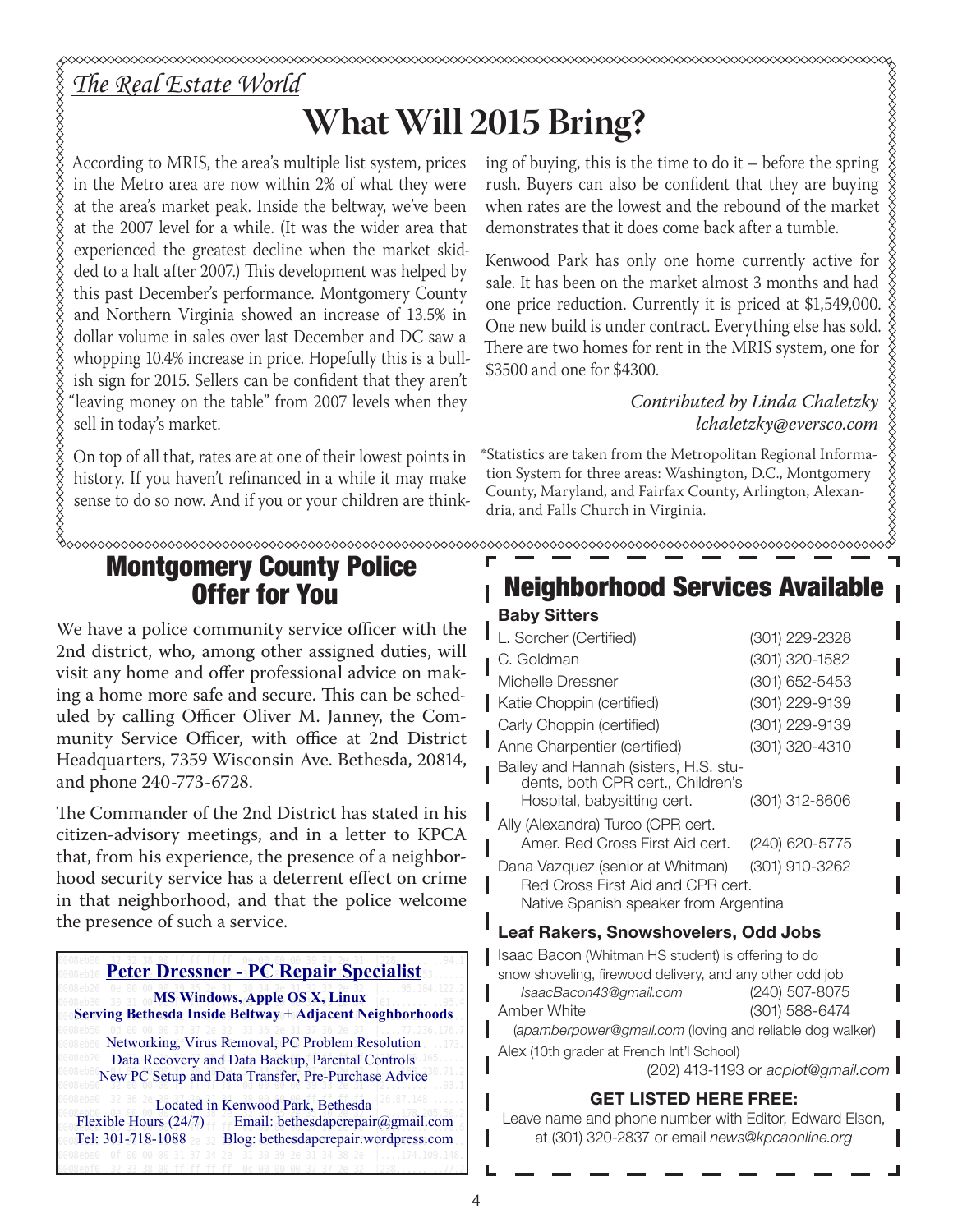# **What Does Our Low Crime Rate Cost?**

If one examines the number of crimes that occurred in the last 12 months in our police beat (E2) to the area to the south toward the district line (E1) and to the east (D2, which includes the Bethesda commercial district) we find that our area has the fewest crimes. There were only 39 burglaries, robberies and assaults in our E2 district. In our Kenwood Park neighborhood, there were only four burglaries. Most occurred near the River Road entrance at Whittier Blvd. There were several burglaries and assaults at the end of Whittier Blvd near Wilson Lane (which is outside Kenwood Park, though nearby). As a result, we have asked the Patrol to pay special attention to Whittier Blvd.



The Security Patrol costs only 81¢ per day, a small price to pay for a safe neighborhood.

Your dues go 100% to pay for the Security Patrol and for our neighborhood activities. The KPCA Board members are volunteers, and get no salaries or perks. We own no property, and there is therefore no overhead. Your dues are a really good deal for the peace of mind and community spirit they support.



# **KPCA GARDEN CLUB NEWS**

The Garden Club Fall Social Bulb Planting Party was held on Sunday afternoon, Oct. 26, 2014 at the Durbin Triangle. A few residents showed up to dig and bury bulbs and plants, and get a great workout in the process. A young preschooler even pitched in. Look for the displays of daffodils this spring!

Sinaly Roy, our head of the Garden Club, has adopted the Durbin Triangle under the county's Adopt a Spot program. She has agreed to keep the spot tidy, and may plant flowers and add niceties to it. She is thinking of a park bench, which someone may want to donate in honor of someone, and add a plaque. She thought it might be nice to have a wooden sign that says Welcome to Kenwood Park, like those seen at the entrances to Battery Park or Huntington Terrace.

Contact: Sinaly Roy at sinalymroy@gmail.com to learn about future events.



Would someone like to adopt Millwood Circle?  $©$ 

# **Kenwood Park Kennel Club**

In light of the interest shown by KP residents for a dog get together, KP Kennel Club is preparing for our next Yappy Hour. If anyone is willing to host or help with the next party, please contact Neda *kpkennel@kpcaonline.org.*